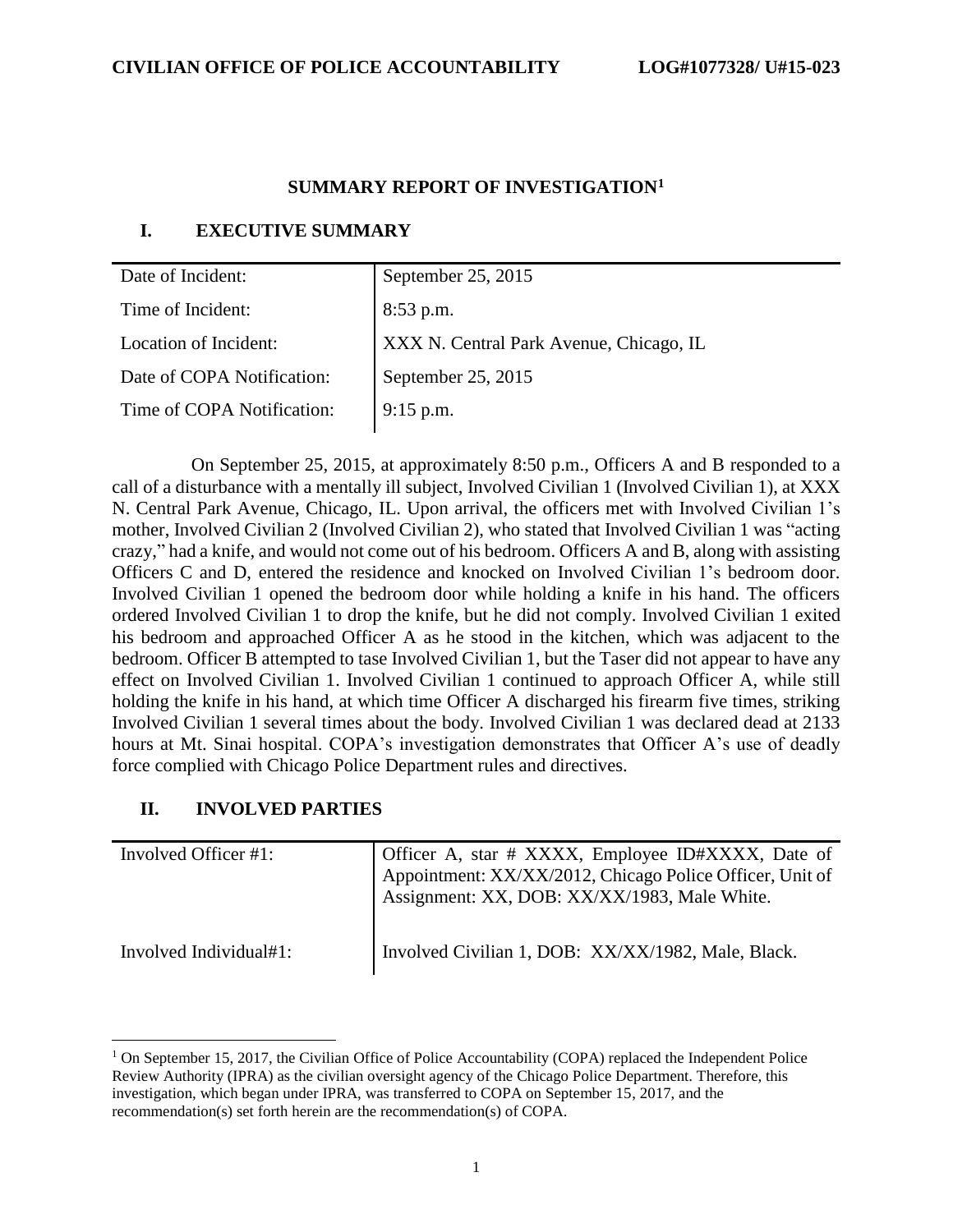| <b>Officer</b> | <b>Allegation</b>           | <b>Finding</b>                                |
|----------------|-----------------------------|-----------------------------------------------|
| Officer A      | No allegation of Misconduct | Use of deadly force was within<br>CPD policy. |

#### **III. ALLEGATIONS**

## **IV. INVESTIGATION**<sup>2</sup>

#### **a. Interviews**

In an **interview with IPRA** on September 25, 2015, **Witness Involved Civilian 2**<sup>3</sup> stated she is the mother of Involved Civilian 1. On the date of the incident, Involved Civilian 2 called 911 and requested the police take Involved Civilian 1 to Loretto Hospital because Involved Civilian 1 suffered from schizophrenia and had stopped taking his medication.<sup>4</sup> The police responded to the scene and Involved Civilian 2 explained that Involved Civilian 1 had mental health problems and needed to go to the hospital. The officers asked Involved Civilian 2 if Involved Civilian 1 had any weapons and she told them that Involved Civilian 1 had a little box cutter that he carried for protection. Involved Civilian 2 explained that Involved Civilian 1 carried the box cutter because he had been "jumped on" by some boys down the street from his home. Involved Civilian 2 escorted the officers inside her residence and showed the officers Involved Civilian 1''s bedroom.

 Once at Involved Civilian 1's bedroom door, Involved Civilian 2 heard Involved Civilian 1 stating, "Goddamit, you know I don't care 'bout shit." According to Involved Civilian 2, she believed Involved Civilian 1 made the statement because he was listening to rap music. One officer, Officer B, approached Involved Civilian 1's bedroom door and took out a "yellow thing."<sup>5</sup> Another officer, Officer A, knocked on the bedroom door and Involved Civilian 1 stated, "Who is it?" Officer A told Involved Civilian 1 to come out as he stood on the right side of Involved Civilian 1's bedroom door. Officer B stood near the stove in the kitchen, which was near Involved Civilian 1's bedroom, while a third officer stood behind a table in the kitchen.<sup>6</sup> Involved Civilian 2 stood in the hallway approximately four feet away from Officer B. Involved Civilian 1 exited his bedroom and stated, "What the fuck is all this?" while holding a box cutter in his right hand.

<sup>&</sup>lt;sup>2</sup> COPA conducted a thorough and complete investigation. The following is a summary of the material evidence gathered and relied upon in our analysis.

<sup>3</sup> Attachment 8

<sup>4</sup> Involved Civilian 2 did not know how long it had been since Involved Civilian 1 took his medication.

<sup>5</sup> Now identified as a Taser.

<sup>&</sup>lt;sup>6</sup> Involved Civilian 2 stated there were four officers in her home, but she could not remember the fourth officer or where he was standing.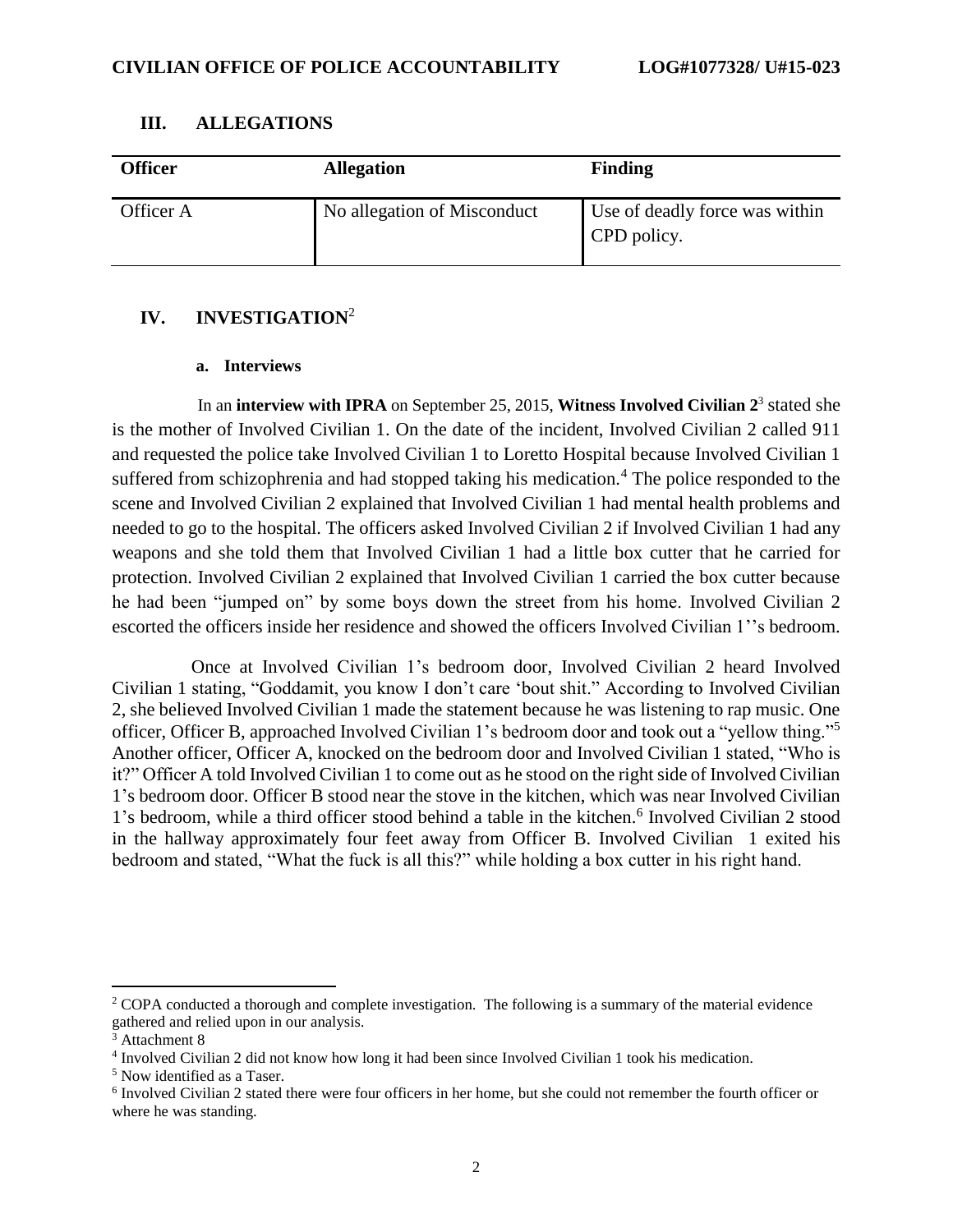Involved Civilian 1 approached Officer A. <sup>7</sup> Officer A yelled "pull out the Taser" as he started to walk backwards. Involved Civilian 2 then heard gunshots and observed Officer A discharge his firearm. Officer B had his Taser out, but also pulled out and discharged his firearm. Involved Civilian 2 "jumped" in her bedroom, which was next to Involved Civilian 1's bedroom, as Involved Civilian 1 fell to the floor. When the gunshots were over, Involved Civilian 1 ran out of her bedroom toward the front door. Involved Civilian 1 exited the front door and screamed, "They shot my baby. They killed my baby." Involved Civilian 2 stated she did not observe any officer use a Taser on Involved Civilian 1.

In an **interview with IPRA** on October 6, 2015, **Witness Officer D, #XXXXX**,<sup>8</sup> stated that on September 25, 2015, he and Officer C responded as backup to a call of a person with a knife. Upon arrival, Officer D observed Officers A and B talking to Involved Civilian 2 in front of XXX N. Central Park Avenue, but he did not hear the details of the conversation. Officer D heard someone (now known to be Involved Civilian 1) yelling from inside the house. Officer D did not know what Involved Civilian 1 was yelling. Officer D proceeded inside the residence behind Officers A, B, C, and Involved Civilian 2. Once inside, Involved Civilian 2 followed Officers A and B and directed the officers to Involved Civilian 1's bedroom. Involved Civilian 2 told an officer, either Officer A or Officer B, that he would not need "that" because Involved Civilian 1 only had a box cutter. Officer D stated he did not know what "that" meant but he assumed Involved Civilian 2 was referring to a firearm. The officers continued to approach Involved Civilian 1's bedroom. As Officer D approached Involved Civilian 1's bedroom, he heard Involved Civilian 1 yelling "come through."

 Officers A and B approached Involved Civilian 1's bedroom door. Officer D stated Officers A and B were in the kitchen because it was adjacent to Involved Civilian 1's bedroom. Officer A knocked on Involved Civilian 1's bedroom door and announced his office.<sup>9</sup> Officer A then told Officer B to take out his Taser. Involved Civilian 2 went into her bedroom, and Officer C stood next to Involved Civilian 2's bedroom door and told her to stay in her room. Officer D stated he stood near the bathroom door, which was across from Involved Civilian 2's bedroom and adjacent to the kitchen.

 Officer A attempted to push Involved Civilian 1's bedroom door open, but a t-shirt was wedged in the door. Involved Civilian 1 then exited his bedroom while holding his hands up in the air and walked toward Officer A. Officer D described Involved Civilian 1's arms as being bent at his front. Officer D stated he could only see Involved Civilian 1's back because Involved Civilian 1 immediately walked toward Officer A as if Officer A was a "target."

 Officer D heard an officer yelling "knife, knife, knife" and the "pop" of a Taser. Officer D did not know who yelled "knife, knife, knife" and did not observe who deployed the Taser. The Taser did not appear to have any effect on Involved Civilian 1 because Involved Civilian 1 continued to advance toward Officer Ramey. Officer Ramey moved toward the back door as

l

<sup>7</sup> During Involved Civilian 2's statement, she initially stated that she believed Involved Civilian 1 went into his pocket and retrieved the box cutter. Involved Civilian 2 then recanted and stated she was not sure if Involved Civilian 1 had the box cutter in his hand as he approached Officer A.

<sup>8</sup> Attachment 29

<sup>9</sup> Officer D stated he lost sight of Officer B because Officer B stood near the stove area around a corner.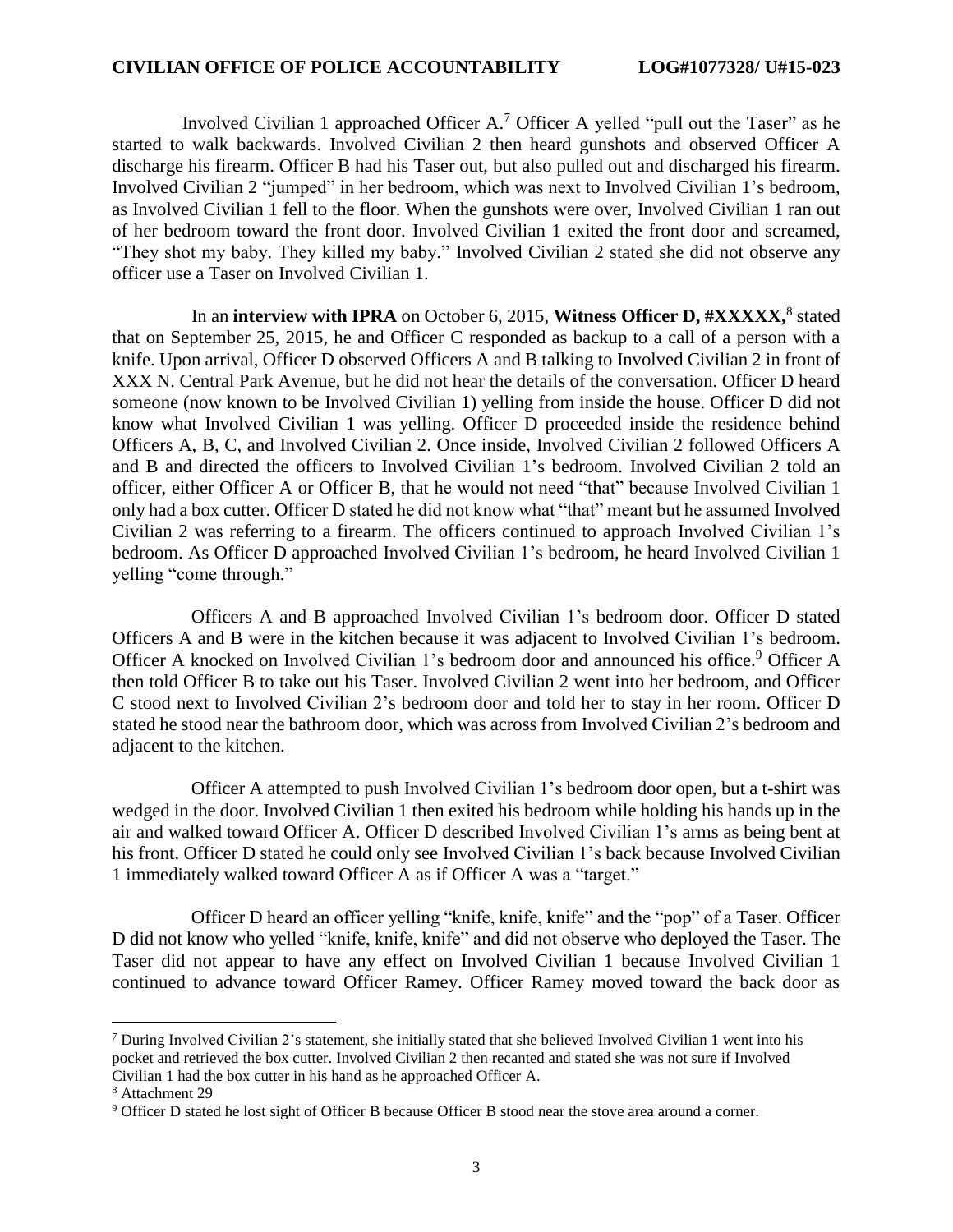Involved Civilian 1 continued to advance toward him. Officer D could not observe what Officer A was doing because Involved Civilian 1 blocked his view. Officer D heard three gunshots and Involved Civilian 1 fell to the floor. Officer D did not observe who discharged a firearm.

 While Involved Civilian 1 was on the floor, Officer D observed a cutting instrument in Involved Civilian 1's right hand. Officer D did not observe Involved Civilian '1s left hand. Officer D described the cutting instrument as a two to three-inch razor blade with a handle. Involved Civilian 1 continued to move his entire body on the floor while clenching the cutting instrument. Officer B told Involved Civilian 1 to "drop the knife." Involved Civilian 1 did not comply and Officer B deployed his Taser a second time. Officer D then radioed, "shots fired by the police." Officer D stated that Involved Civilian 1 blocked his view of Officer A's firearm, which prevented Officer D from observing Officer A discharge his firearm.

In an **interview with IPRA** on October 6, 2015, **Witness Officer C, #XXXX**, <sup>10</sup> stated that on September 25, 2015, he and Officer D responded to a call of a disturbance with a mentally ill subject. Officer C recalled that the dispatcher reported that Involved Civilian 2 said that her son, Involved Civilian 1, had a knife and was hearing voices. Officers C and D responded to the scene and observed Officers A and B speaking with Involved Civilian 2 on the porch. Officers C and D exited their vehicle and followed behind Officers A and B and Involved Civilian 2 as they walked into Involved Civilian 2's residence. Once inside the residence, Involved Civilian 2 told the officers that Involved Civilian 1 was in his bedroom. At that time, Officer A told Officer B to take out his Taser. Officer C recalled that Officer A took out his firearm as they walked into the residence and Involved Civilian 2 told Officer A that he was not going to need the firearm because Involved Civilian 1 only had a knife.

 Officer C heard someone talking inside the residence, but he could not understand anything specifically. Involved Civilian 2 attempted to get ahead of the officers, but Officer C told her to go into the bedroom, which was approximately six feet east of Involved Civilian 1's bedroom. Officer C stated he did not have time to walk Involved Civilian 2 outside of the residence and come back in because he believed "things might happen fast, or you know somethin' might happen."<sup>11</sup> Involved Civilian 2 complied with Officer C's orders, and Officer C stood in front of the doorway to her bedroom. Officer A stood to the west of Involved Civilian 1's bedroom door, while Officer B was perpendicular to Involved Civilian 1's bedroom door.<sup>12</sup>

Officer A attempted to open Involved Civilian 1's bedroom door, while announcing "Chicago Police open the door." Officer C continued to hear unintelligible talking and background noise coming from Involved Civilian 1's bedroom. Involved Civilian 1's bedroom door swung open. Officer C did not know how the door opened. Involved Civilian 1 exited his bedroom immediately, without any pause, and went straight towards Officer A with a knife in his right hand. Officer C stated Involved Civilian 1 exited the room with his right arm extended somewhat and slightly raised above his pelvis with a knife in his right hand. Officer C described the knife's blade as a "couple of inches long." Officer C was unable to see the handle.

<sup>10</sup> Attachment 31

<sup>&</sup>lt;sup>11</sup> Page 9, lines 29-30

 $12$  Officer C stated Officers A and B were both in the kitchen at that time.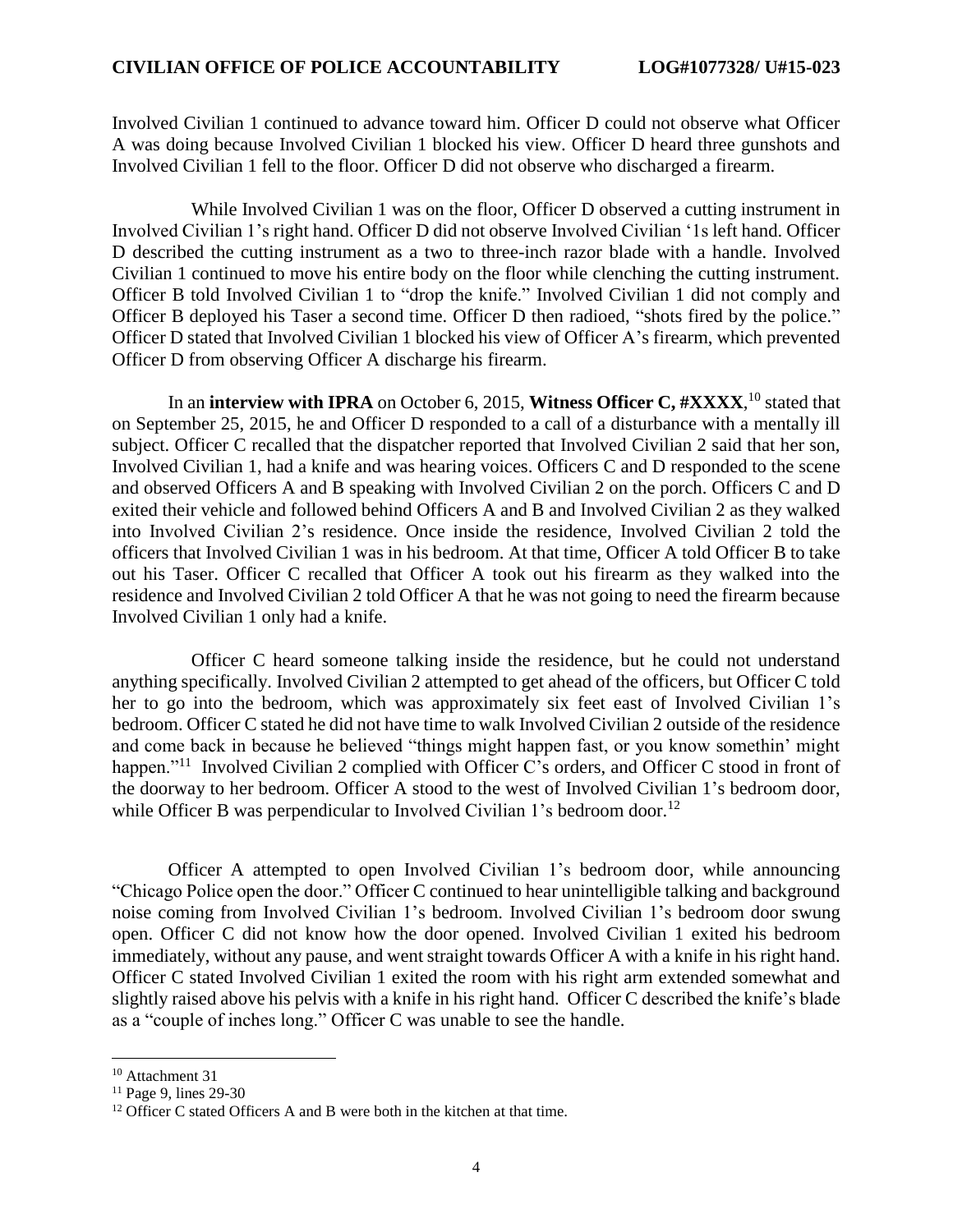Officer C began moving forward. As Officer C moved forward, he heard Officer A state, "Drop the knife," three times and observed Taser wires "shoot out" from Officer B's Taser. Officer C did not know if the Taser wires made contact with Involved Civilian 1. Officer A backed away from Involved Civilian 1 until he could no longer back up. Officer A then discharged his firearm at Involved Civilian 1. Officer C heard three to four gunshots and felt a bullet strike his foot. Officer C believed he was shot and stepped back toward Involved Civilian 2's bedroom door. Involved Civilian 1 fell forward and down to the ground. Involved Civilian 2 exited the bedroom hysterically and attempted to go toward the kitchen, but Officer C told her to go outside.

Officer C stated Involved Civilian 2 did not have a view of the incident because he was blocking the bedroom door and she was inside the bedroom. Officer C stated Officer A told him Involved Civilian 1 had a knife in each hand, but Officer C only observed one knife in Involved Civilian 1's right hand. Officer C did not know if anything was in Involved Civilian 1's left hand because he did not have a vantage point to see his left hand. Officer C stated a bullet struck the tongue of his right shoe and the left side of his pants, but he was not injured. Officer C went to Mt. Sinai Hospital as a precaution.

In an **interview with IPRA** on October 6, 2015, **Witness Officer B, #XXXX, <sup>13</sup>** stated that on September 25, 2015, he and Officer A heard a call of a person with a knife go over the air. Officers B and A both decided to go to the location of incident to assist. When they arrived, Officers A and B met with Involved Civilian 2, who stated that she wanted her son, Involved Civilian 1, escorted to Loretto Hospital. Involved Civilian 2 also stated that Involved Civilian 1 had a box cutter. Officers C and D arrived, and all the officers went inside Involved Civilian 2's residence.

 Inside the residence, Involved Civilian 2 directed the officers toward the rear bedroom, which was Involved Civilian 1's bedroom. Officer A removed his firearm from his holster, and Involved Civilian 2 told him that he would not need that because Involved Civilian 1 only had a knife. When the officers reached Involved Civilian 1's bedroom door, Officer A holstered his firearm and Officer B pulled out his Taser. Officers A and B knocked on Involved Civilian 1's bedroom door and announced that they were the police. Involved Civilian 1 was saying unintelligible words and had an agitated tone. Officer B stated the only thing he could make out was Involved Civilian 1's stating, "Come on through," repeatedly.

 At that point, Officers B and A were standing in the kitchen because it was adjacent to Involved Civilians 1's bedroom. Officer B recalled that Officers C and D were standing to his left side. Officer B was not sure where Involved Civilian 2 was because he did not have eyes on her. Officer A attempted to open Involved Civilian 1's bedroom door. Officer B stated he stood next to Officer A and took a step back as Officer A attempted to push open Involved Civilian 1's bedroom door. Officer A could not get the door open right away due to an obstruction in the door.<sup>14</sup> Officer A was able to open Involved Civilian 1's bedroom door after two attempts. Once the door opened, Involved Civilian 1 immediately "charged out" with a knife in his right hand. Officer B described the knife as a folding knife that had a blade two to three inches long.

<sup>&</sup>lt;sup>13</sup> Attachment 33

<sup>&</sup>lt;sup>14</sup> Officer B stated he later learned that a t-shirt was wedged in the doorway.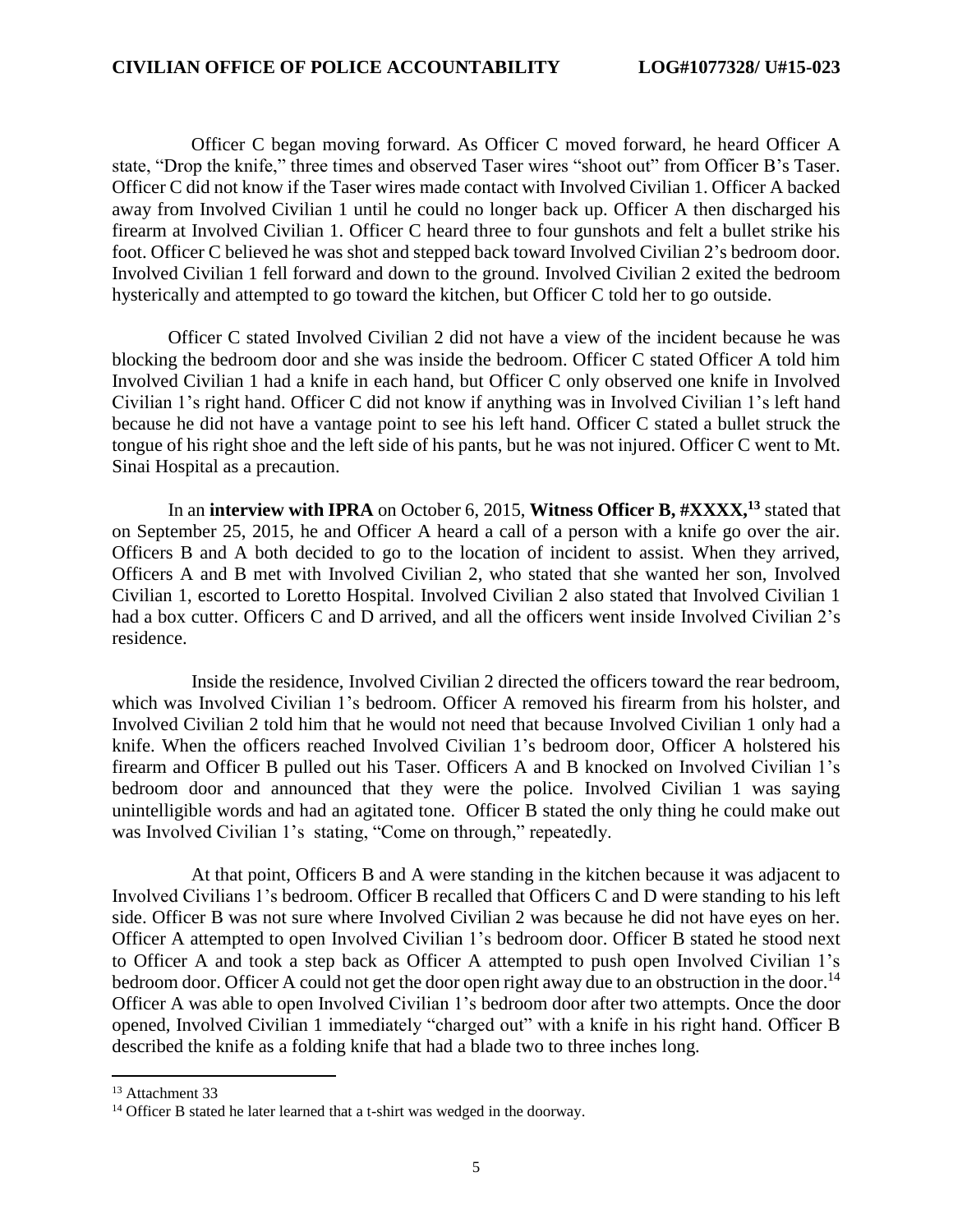Officer B yelled "drop the knife, drop the knife" and started to back away from Involved Civilian 1. Involved Civilian 1 initially "charged" in Officer B's direction, but then changed directions and "charged" toward Officer A. Officer A moved backward while facing Involved Civilian 1. Officer B discharged his Taser at Involved Civilian 1, but the Taser had no noticeable effect on Involved Civilian 1. Officer B stated he did not know if the Taser prongs connected with Involved Civilian 1's body. Officer A continued to back away from Involved Civilian 1 until he could not back up any further. Officer A drew his firearm and discharged three shots at Involved Civilian 1. <sup>15</sup> Officer B stated that Involved Civilian 1 was only an arm's length away from Officer A when Officer A discharged his firearm.<sup>16</sup>

 Involved Civilian 1 fell to the floor in a prone position with his right arm extended in front of his body, still holding the knife in his right hand with a closed fist. Officer B Tasered Involved Civilian 1 again by activating the ARC switch on the Taser.<sup>17</sup> Officer B stated the Taser wires appeared to be attached to Involved Civilian 1's body, but he could not see where the Taser probes made contact with him. Officer B stated the reason that he activated his ARC switch was because he believed Involved Civilian 1 was still a threat to Officer A, who was standing directly in front of Involved Civilian 1 and was within striking distance. After the activation of the ARC switch, Involved Civilian 1 did not drop the knife, so Officer B yelled for him to "drop the knife" again. Officer B determined at that time that Involved Civilian 1 was still a threat so he discharged a second Taser cartridge.

 The second Taser cartridge appeared to have an effect on Involved Civilian 1 because his body tensed up. After the five second Taser cycle<sup>18</sup> was over, Involved Civilian 1's body appeared to relax, but he still had a tight grip on the knife in his right hand. Officer B yelled "drop the knife" again. Involved Civilian 1 did not comply and Officer B Tasered him again using the Taser ARC switch. Involved Civilian 1 still did not drop the knife. Officer A then cautiously approached Involved Civilian 1 and removed the knife from his right hand. Officer B stated he believed he discharged two Taser cartridges and activated the Taser ARC switch twice. After removing the knife from Involved Civilian 1's right hand, Officer A placed the knife on a kitchen table. An ambulance was requested, and Involved Civilian 1 was transported away from the scene. Officer B stated after the incident Officer A told him Involved Civilian 1 had a knife in his left hand. Officer B stated he did not see the knife in Involved Civilian 1's left hand because of the way Involved Civilian 1 was positioned and because he (Officer B) was focused on the knife in Involved Civilian 1's right hand.

In an **interview with IPRA** on October 7, 2015, **Involved Officer A, #XXXX**,<sup>19</sup> stated that on September 25, 2015, he and Officer B responded to a domestic disturbance regarding a person with a knife. When the officers arrived on the scene, they spoke to Involved Civilian 2, who told the officers she wanted her son, Involved Civilian 1, taken to Loretto Hospital because

 $17$  (ARC) - Arc display/Re-energize/Cartridge advance

<sup>&</sup>lt;sup>15</sup> Officer B stated he later learned Officer A discharged his firearm five times.

<sup>&</sup>lt;sup>16</sup> The Medical Examiner's report indicates that there was no evidence of close range firing on the skin surrounding the entrance wounds to Involved Civilian 1's body. *See* Attachment 73.

<sup>&</sup>lt;sup>18</sup> When the Taser trigger is pressed and released there is a five-second energy cycle.

<sup>&</sup>lt;sup>19</sup> Attachment 36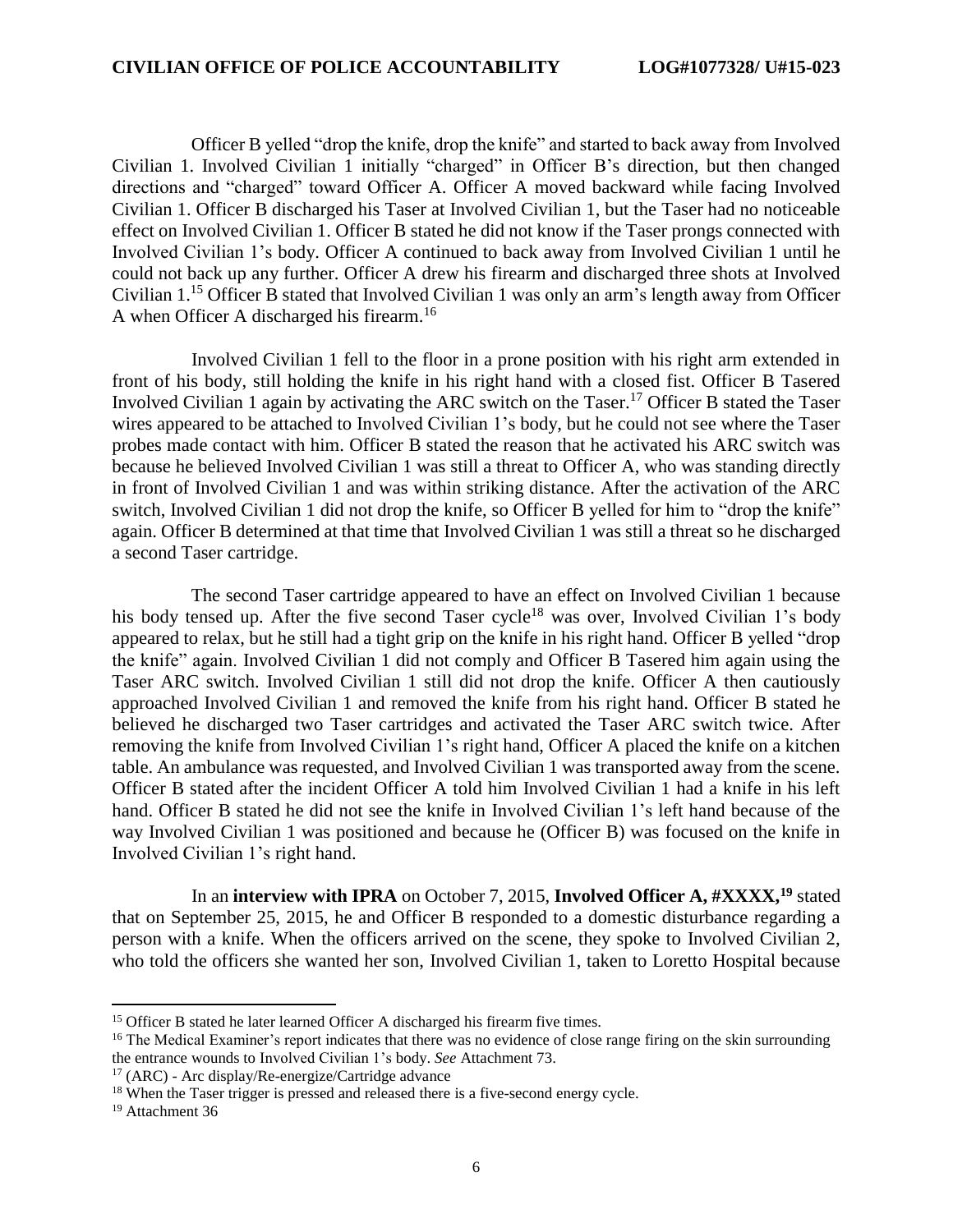he had mental health issues. Officer B asked Involved Civilian 2 if Involved Civilian 1 had any weapons, and Involved Civilian 2 stated that Involved Civilian 1 kept a knife in his pocket. Approximately one to two minutes later, Officers C and D arrived on the scene. All the officers then proceeded to walk into Involved Civilian 2's residence.

 Inside the residence, Officer A placed his hand on his firearm due to the nature of the call being a person with a knife.<sup>20</sup> Involved Civilian 1 told Officer A that he would not need his firearm because Involved Civilian 1 only had a knife. Officers A and B approached Involved Civilian 1's bedroom door, which was adjacent to the kitchen. Officer C placed Involved Civilian 2 in a nearby bedroom and Officer D stood by the bathroom door in the hallway.

 Officer A knocked on Involved Civilian 1's bedroom door and announced police. Involved Civilian 1 stated words to the effect of "come on in" a couple of times. Officer A described Involved Civilian 1's tone as aggressive, and it sounded as if he may have been suffering from some mental health problems as Involved Civilian 2 mentioned. Officer A attempted to push open and turn the handle on Involved Civilian 1's bedroom door, but the door would not open. Officer A then observed a black t-shirt or cloth jammed in the doorframe, which prevented the door from opening. Officer A placed his hand on his firearm and told Officer B to take out his Taser. Officer A stated he stood to the west of Involved Civilian 1's bedroom door while Officer B stood in front of the door about five feet away.

 At that time, Officer A pushed open Involved Civilian 1's bedroom door. Involved Civilian 1 stood a couple of feet back from the door, holding a knife in each hand. Officer A stated that Involved Civilian 1 had a knife with a brown handle in his right hand and a bluish gray knife in his left hand. The knife with the brown handle appeared to be five inches long, from the blade to the end of the handle, and the bluish gray knife appeared to have a two to three-inch blade. Involved Civilian 1 exited his bedroom at a very fast pace and walked in Officer A's direction causing Officer A to back up. Officer A stated Involved Civilian 1's arms were extended, just above his waistline, with a bend in his arms.

 As Officer A backed up, he yelled "drop it" and withdrew his firearm. Officer A's back hit a spice rack in the kitchen. When Officer A could no longer back up, he discharged his firearm three to four times.<sup>21</sup> Officer A stated he discharged his firearm from his armpit and his body was turned to his left side to defend himself from the blades of the knives. Officer A stated when he discharged his firearm, Involved Civilian 1 was an arm length away.

 Involved Civilian 1 fell to the ground, and Officer A attempted to grab the brown knife out of Involved Civilian 1's right hand. Officer A stated that he does not remember if he took the blue knife out of Involved Civilian 1's left hand, or if someone else did. Involved Civilian 1 would not let go of the knife in his right hand and Officer B Tasered him. Officer A was then able to remove the knife from Involved Civilian 1's right hand and place it on a kitchen table. Officer A did not observe or hear Officer B deploy his Taser prior to discharging his firearm. Officer A stated he only observed Officer B deploy his Taser when Involved Civilian 1 fell to the floor. After

<sup>&</sup>lt;sup>20</sup> Officer A stated that he does not believe he had removed his firearm from his holster at that point.

 $21$  Officer A stated he later learned he discharged his firearm five times.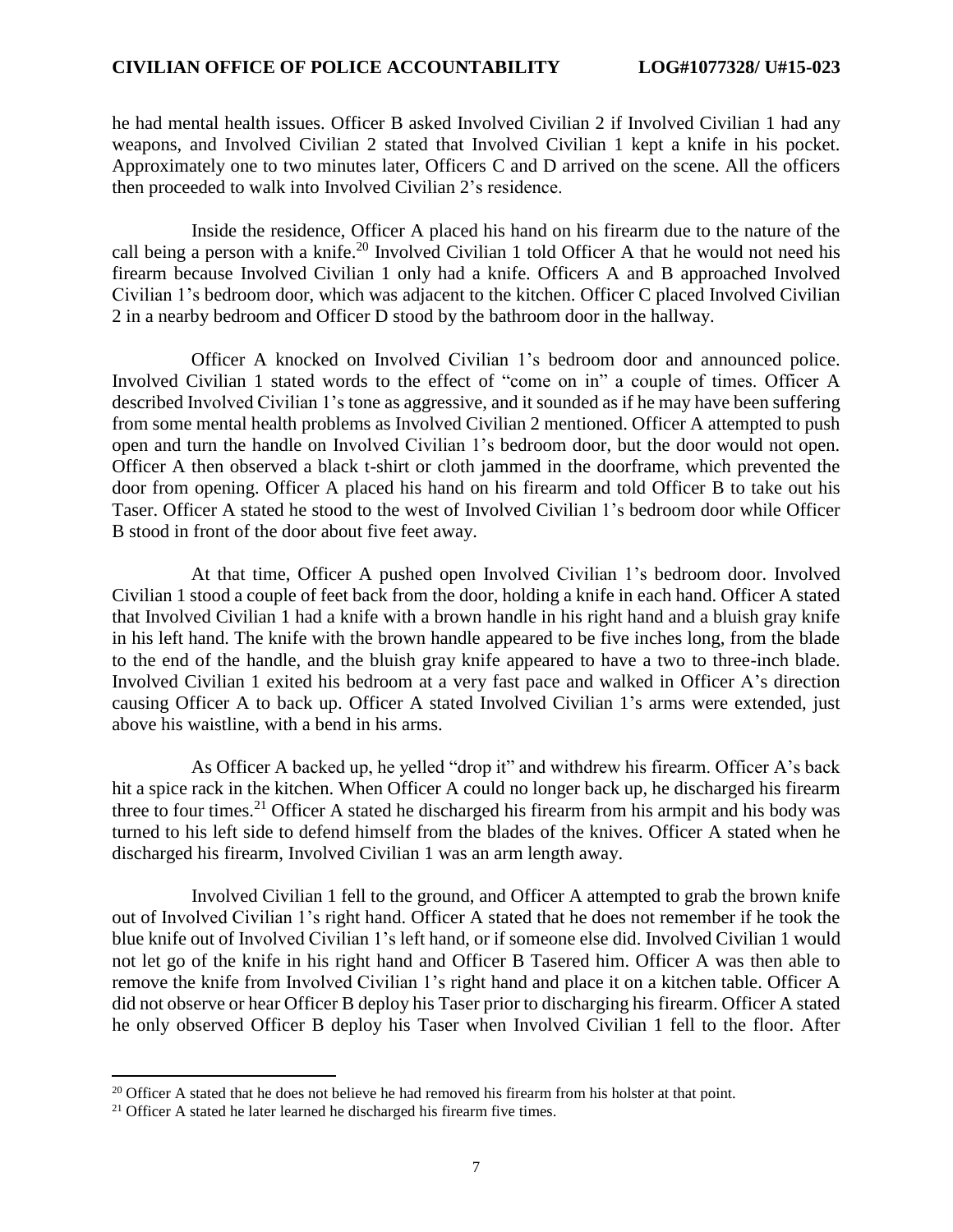Officer A placed the knife on the kitchen table, he reported via Chicago Police Department (CPD) radio "shots fired by the police." Officer A stated he was not carrying a Taser during the incident.

#### **b. Digital Evidence**

**Office of Emergency Management and Communications<sup>22</sup>** records document that on September 25, 2018, at 08:50 p.m., Involved Civilian 2 (*Involved Civilian 2*) called 911 and reported the following: $^{23}$ 

- *Call TakerA*: Chicago Emergency, Call Taker A
- *Involved Civilian 2*: Hi, can I get someone out here, and if you can, can you get a sheriff and a white shirt because I have a mental son here and he's threatening me, talking about what he gonna do, and I think he got a little box cutter in his pocket, but umm... if they come they gonna take him to Norwegian Hospital and his doctor said he needs to get to Loretto, that's the only way they can pick him up and take him back to the mental hospital.

*Call Taker A*: You gonna have to tell that to them when they get there.

*Involved Civilian 2*: Ok, please.

*Call Taker A*: Ok and what kind....you say he has a history of mental illness?

*Involved Civilian 2*: Yes, he do.

*Call Taker A*: What's his name?

*Involved Civilian 2*: Involved Civilian 1.

*Call TakerA*: How old is he?

*Involved Civilian 2*: He's 34.

*Call Taker A*: Is he violent?

*Involved Civilian 2*: He cursing and stuff talking about what he gonna do.

*Call TakerA*: Well cursing is not violent.

*Involved Civilian 2*: Well he acting like he is cause when I went in the bathroom, I had poured…..he sprayed bleach everywhere and so he had bleach all on the toilet, so I poured my pop I the toilet. He gonna talk about somebody pissed all over the toilet.

<sup>22</sup> Attachment 56

<sup>&</sup>lt;sup>23</sup> The transcription was performed by COPA Major Case Specialist A,  $\#XXX$ , and is not verbatim.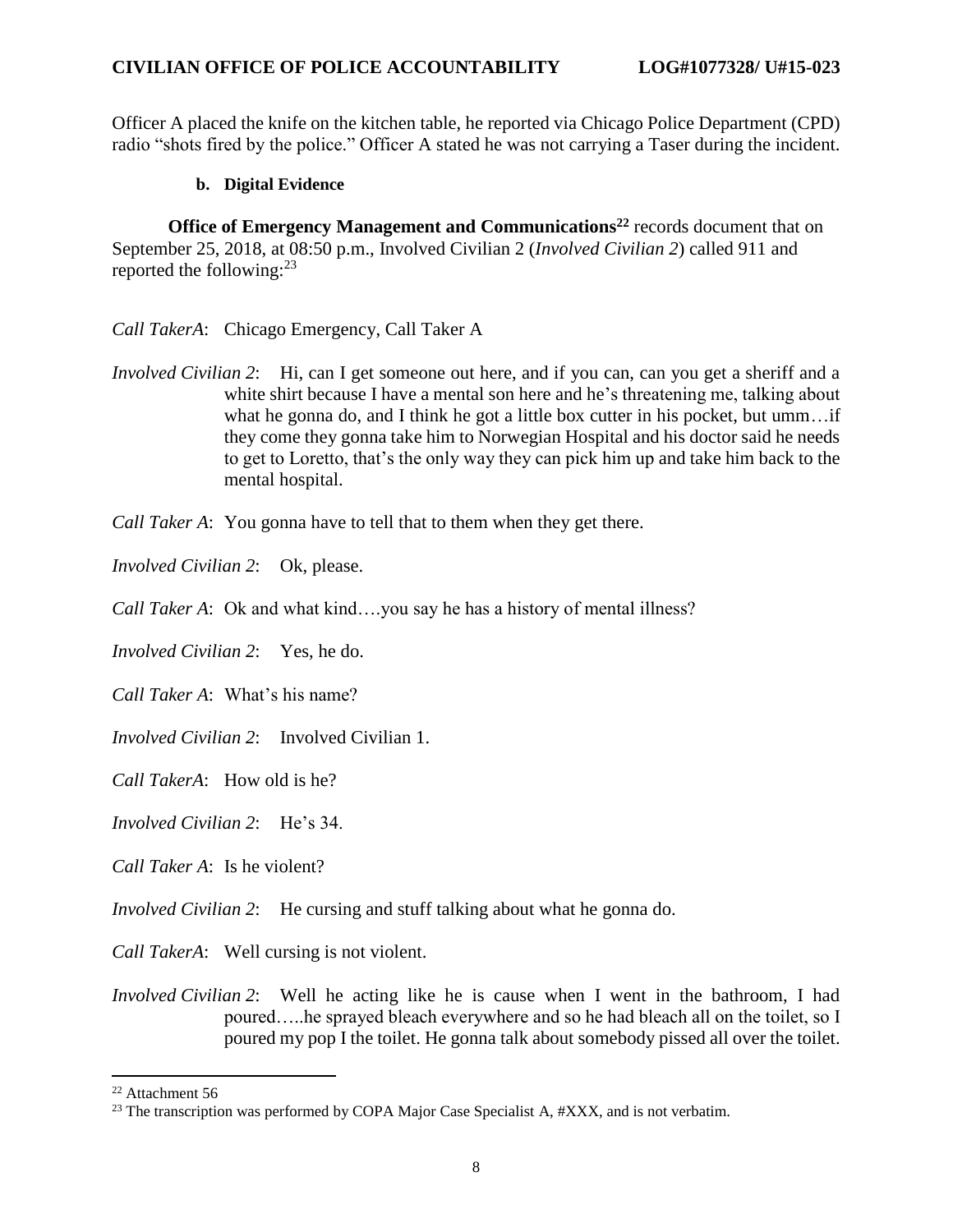You peed On the toilet bitch get this shit up, get it up bitch, and he went in his pocket like he had that switch blade and say, say one more thing, I'll take care of you and I said no you ain't Involved Civilian 1. And I eased away from him and I came in the front and he went back in that room and so I call my brother and them, they say they was coming over here.

*Call Take rA*: Ok. XXX N. Central Park on the first floor?

- *Involved Civilian 2*: Yes ma'am.
- *Call Taker A*: And you're Involved Civilian 2?
- *Involved Civilian 2:* Yes, I am.
- *Call Taker A*: Does he have a weapon or you think that he has one?

*Involved Civilian 2*: I know he got a ….you know the box cutter that you can open up a box with.

*Call Taker A*: Yes, but does he have it?

- *Involved Civilian 2*: It's in his pocket, but he's not gonna use it, you know you don't have to come in with no guns or nothing. They just need to get him out here and if I can get him to Loretto cause I been.....umm...the rehabilitation center he was living at, they say the only way they can pick him back up cause Norwegian they keep letting him out. He done snuck out of there so many times……
- *Call TakerA*: Like I already said, you have to tell the police that when they get there.

*Involved Civilian 2*: Ok. Ok.

*Call Taker A*: What's your telephone number ma'am?

*Involved Civilian 2*: XXX-XXX-XXXX.

*Call Taker A*: Alright, be looking out for the police.

*Involved Civilian 2*: Thank you ma'am.

 Beat XXXX was initially assigned to respond to the call, but Beats XXXX (Officers A and B) and Beat XXXX (Officers C and D) responded to the scene. Dispatch provided the following information prior to the officers responding: "XXX N. Central Park, person with a knife, Involved Civilian 2 stated her son, Involved Civilian 1, 34 years old, has a history of mental, he threatened her, he has a box cutter in his pocket. Nothing further."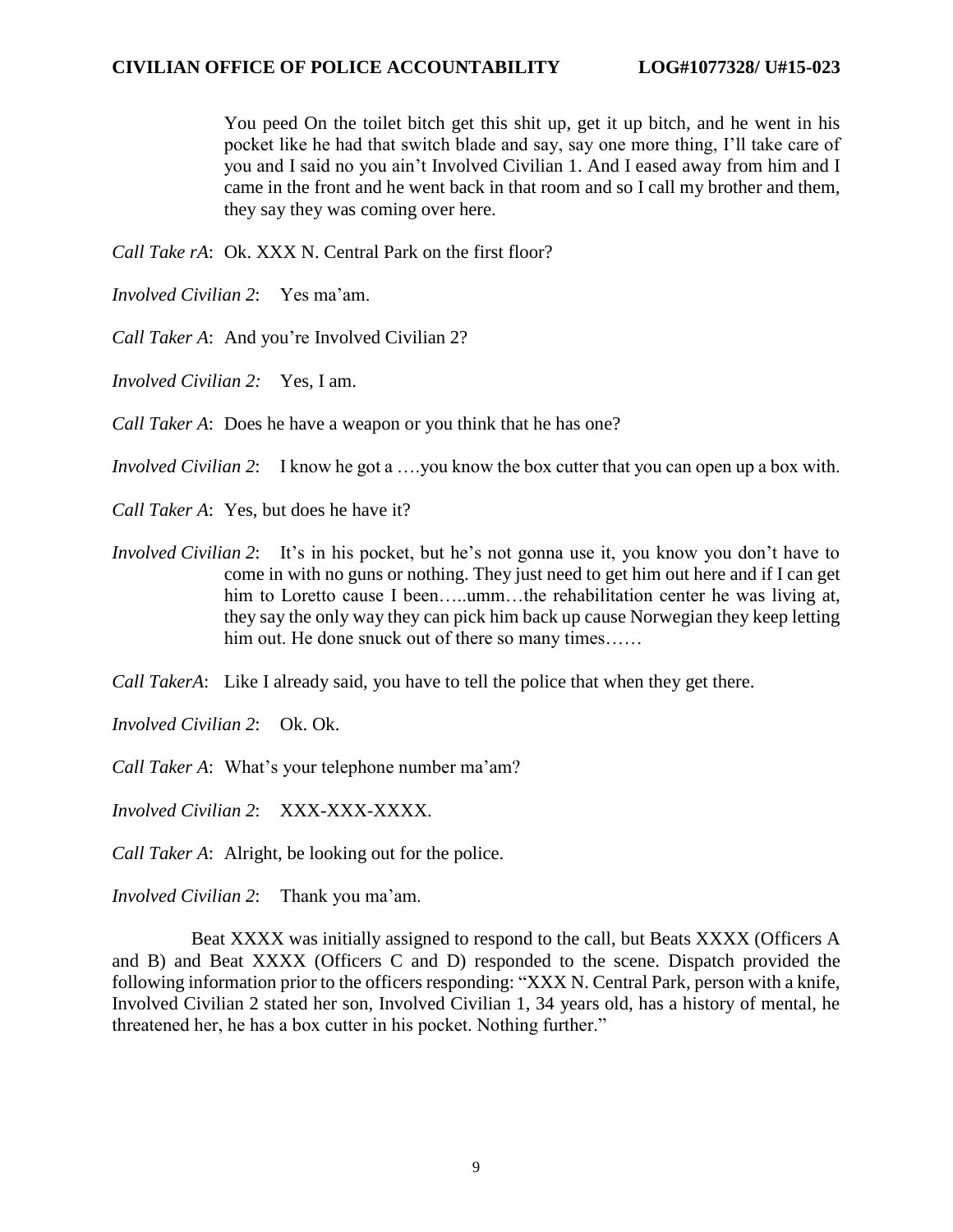**Evidence Technician Photographs and Video<sup>24</sup> depict the scene and the recovered** evidence.

#### **c. Physical Evidence**

 A **Chicago Fire Department Ambulance Report<sup>25</sup>** documented that Ambulance XX arrived at the scene on September 25, 2015 at approximately 9:03 p.m. Involved Civilian 1 was lying supine on the kitchen floor. Involved Civilian 1 was unresponsive and apneic with no detectable pulses. CPR was initiated. Involved Civilian 1 had a gunshot wound to his left upper chest, right upper chest, right forearm, and right upper leg. Involved Civilian 1 also had two Taser prongs imbedded, one Taser prong in his left flank and one in his stomach. Involved Civilian 1 was transported to Mt. Sinai Hospital and arrived there at approximately 9:27 p.m.

**Medical Records from Mt. Sinai Hospital**<sup>26</sup> document that on September 25, 2015, Involved Civilian 1 received treatment for multiple gunshot wounds. Involved Civilian 1 was pronounced expired at 9:33 p.m.

 **The Office of the Medical Examiner (M.E.) Report of Portmortem Examination**<sup>27</sup> for Involved Civilian 1, Case  $#$  XXXXX – XXXXX, by Doctor A, documents that there were seven entrance wounds.<sup>28</sup> Involved Civilian 1 had two entrance gunshot wounds on the left side of his chest, an entrance gunshot wound on the posterior of his left forearm, an entrance gunshot wound on the medial of his right arm, two entrance gunshot wounds to his anterior right forearm, and an entrance gunshot wound to his anterior right thigh.

 The report also noted that four barbed conducted electrical weapon electrodes with attached wires were recovered from Involved Civilian 1's body. The toxicology report documented that Involved Civilian 1 tested negative for substances. The cause of death was multiple gunshot wounds and the manner of death was homicide.

 **CPD Crime Scene Processing Reports<sup>29</sup>**#XXXXX and XXXXX document the evidence identified, collected, and inventoried in connection with this incident. A list of pertinent items relevant to the IPRA/COPA investigation is as follows:

 Inventory #XXXXXX and #XXXXX contained a recovered "Techni-edge" gray box cutter with an extended blade and a stainless gray colored utility folding knife with an extended blade, both of which were recovered on a kitchen table; Inventory #XXXXXX was five (5) WIN

 $24$  Attachments 27, 45-51

<sup>25</sup> Attachment 22

<sup>26</sup> Attachment 59

<sup>27</sup> Attachment 62

<sup>&</sup>lt;sup>28</sup> One bullet can cause more than one entrance wound if it exits and then re-enters the body.

<sup>29</sup> Attachments 24-25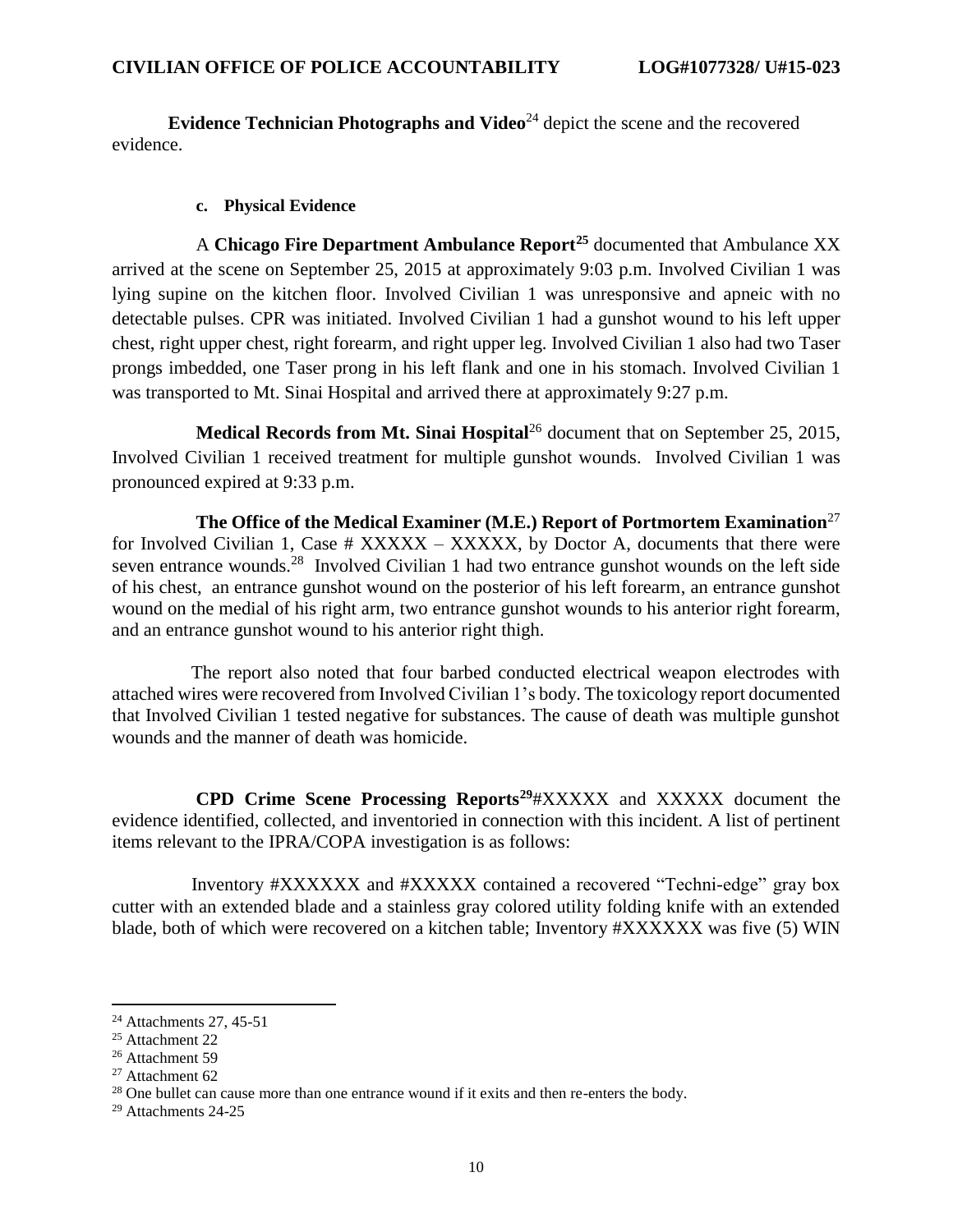9mm Luger +P fired cartridge cases recovered in the kitchen,<sup>30</sup> Inventory #XXXXXXX was a Taser X2 gun recovered from a kitchen table, and two deployed cartridges with wires removed from the Taser X2; Inventory #XXXXXXX consisted of Officer A's gun, a Glock model 17,<sup>31</sup> 9mm semi-automatic pistol. There were 12 WIN 9mm Luger +P unfired cartridge cases removed from the magazine and one WIN 933 Luger +P caliber unfired cartridge case removed from the chamber. Inventory #XXXXXX consisted of two bullets, two fired bullet jacket fragments, and one fired bullet fragment which were all recovered from Involved Civilian 1 body at the Cook County Medical Examiner Office.

 **Illinois State Police (ISP) Forensic Science Laboratory Report** dated December 30, 2015, documents that Officer A's gun, a Glock model 17, 9mm semi-automatic pistol, Serial #TTG163 was operable. The two fired bullets and a fired bullet fragment, Inventory #XXXXXX, recovered from Involved Civilian 1's body were fired from Officer A's firearm. The two fired bullet jacket fragments were also examined, but it could not be determined if they were fired from Officer A's firearm.

 An ISP report dated June 8, 2017, documents that a box cutter, Inventory #13538349, was examined and measured approximately 15.5 centimeters in length, and the blade measured 1.6 centimeters in length and up to 1.0 centimeters in width. A box cutter (utility folding knife), Inventory #13538354, was examined and measured approximately 16.5 centimeters in length, and the blade measured 2.0 centimeters in length and up to 1.7 centimeters in width.

 An ISP report dated December 19, 2017 documents that a swab from the box cutter, Inventory #XXXXXXX, was not profiled. Two swabs from the box cutter (utility folding knife), Inventory #XXXXXXX, were examined. One swab (blood indicated) was examined and a human male DNA profile was identified from which Involved Civilian 1 cannot be excluded. The second swab did not identify any human DNA profile.<sup>32</sup>

#### **d. Documentary Evidence**

An **Original Case Incident Report**<sup>33</sup> for Assault – Aggravated Police Officer: Knife/Cut Instrument documents the summary of the incident. The case report added that Involved Civilian 1 was holding a box cutter in each hand.

**The Case Supplementary Report**<sup>34</sup> provides in essence the same information provided by Officers A, B, C, and D. The case report added that Officer A observed Officer B deploy his Taser when Involved Civilian 1 exited his bedroom. In addition, Officer A told detectives that Officer B removed the bluish gray knife from Involved Civilian 1's left hand after he, Officer A, removed the brown knife from Involved Civilian 1's right hand. Officer B told detectives that he

 $30$  Four (4) of the WIN 9mm Luger +P fired cartridge cases were recovered on the kitchen floor and one (1) WIN 9mm Luger +P fired cartridge case was recovered on a chair cushion in the kitchen.

 $31$  The Glock had a capacity of seventeen plus one in the chamber.

<sup>&</sup>lt;sup>32</sup> Attachments 70, 74, 76

<sup>33</sup> Attachment 11

<sup>&</sup>lt;sup>34</sup> Attachment 63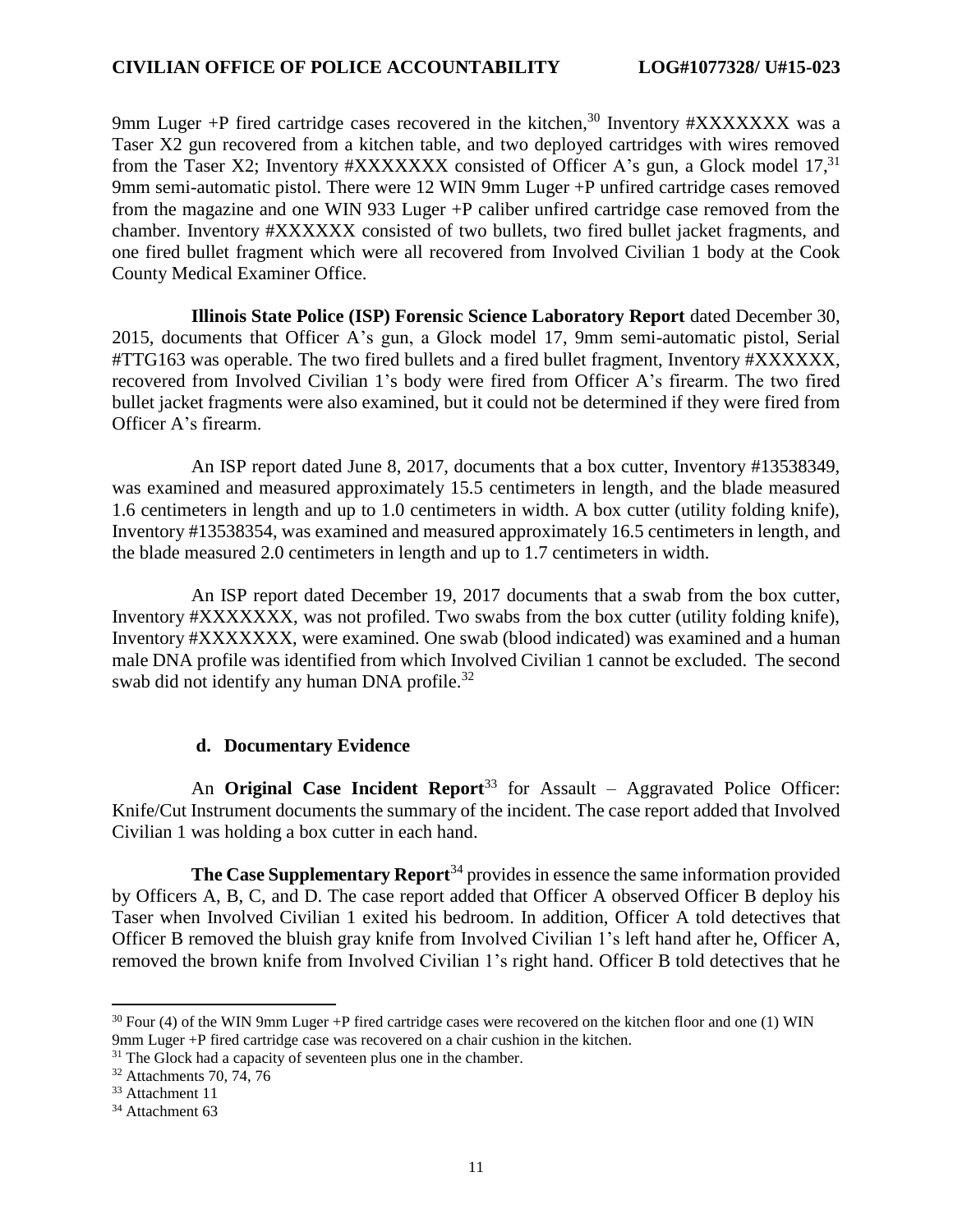#### **CIVILIAN OFFICE OF POLICE ACCOUNTABILITY LOG#1077328/ U#15-023**

observed Involved Civilian 1 armed with a box cutter and another object that he could not see when he exited his bedroom. After Officer A recovered the box cutter from Involved Civilian 1's right hand, Officer B recovered a folding utility knife from Involved Civilian 1's left hand.

 Detectives also interviewed Involved Civilian 2. Involved Civilian 2 told detectives that once she escorted the officers in her residence, she was instructed to wait in her bedroom. She then heard yelling and four to five gunshots. Involved Civilian 2 then exited her bedroom and saw Involved Civilian 1 lying on the kitchen floor.

**The Taser Download Sheet<sup>35</sup> documented the use of Officer B's Taser on September** 25, 2015. A summary of that information is as follows:

• 20:56:05 hours - the Taser was armed.

• 20:56:06 hours - the Taser was deployed by trigger for a duration of five seconds.

• 20:56:21 hours - the Taser was deployed by the ARC switch for a duration of one second.

• 20:56:22 hours - the Taser was deployed by trigger for a duration of five seconds.

• 20:56:28 hours - the Taser was deployed by the ARC switch for a duration of five seconds.

• 20:59:43 hours – the Taser was placed in safe mode.

 A **Tactical Response Report (TRR)** completed by **Officer A** <sup>36</sup> documents that Involved Civilian 1 did not follow verbal direction, presented an imminent threat of battery, attacked with a weapon, and used force likely to cause death or great bodily harm. Officer A responded with member's presence, verbal commands, and the discharge of his firearm. Officer A discharged his firearm five (5) times.

 A **Tactical Response Report (TRR)** completed by **Officer B** <sup>37</sup> documents that Involved Civilian 1 did not follow verbal direction, presented an imminent threat of battery, attacked with a weapon, and used force likely to cause death or great bodily harm. Officer B responded with member's presence, verbal commands, his Taser probe discharge, and activated arc switch.

 A **Tactical Response Report (TRR)** completed by **Officer D** 38 documents that Involved Civilian 1 did not follow verbal direction, presented an imminent threat of battery, attacked with a weapon, and used force likely to cause death or great bodily harm. Officer D responded with member's presence.

<sup>35</sup> Attachment 44

<sup>36</sup> Attachment 12

<sup>37</sup> Attachment 14

<sup>38</sup> Attachment 16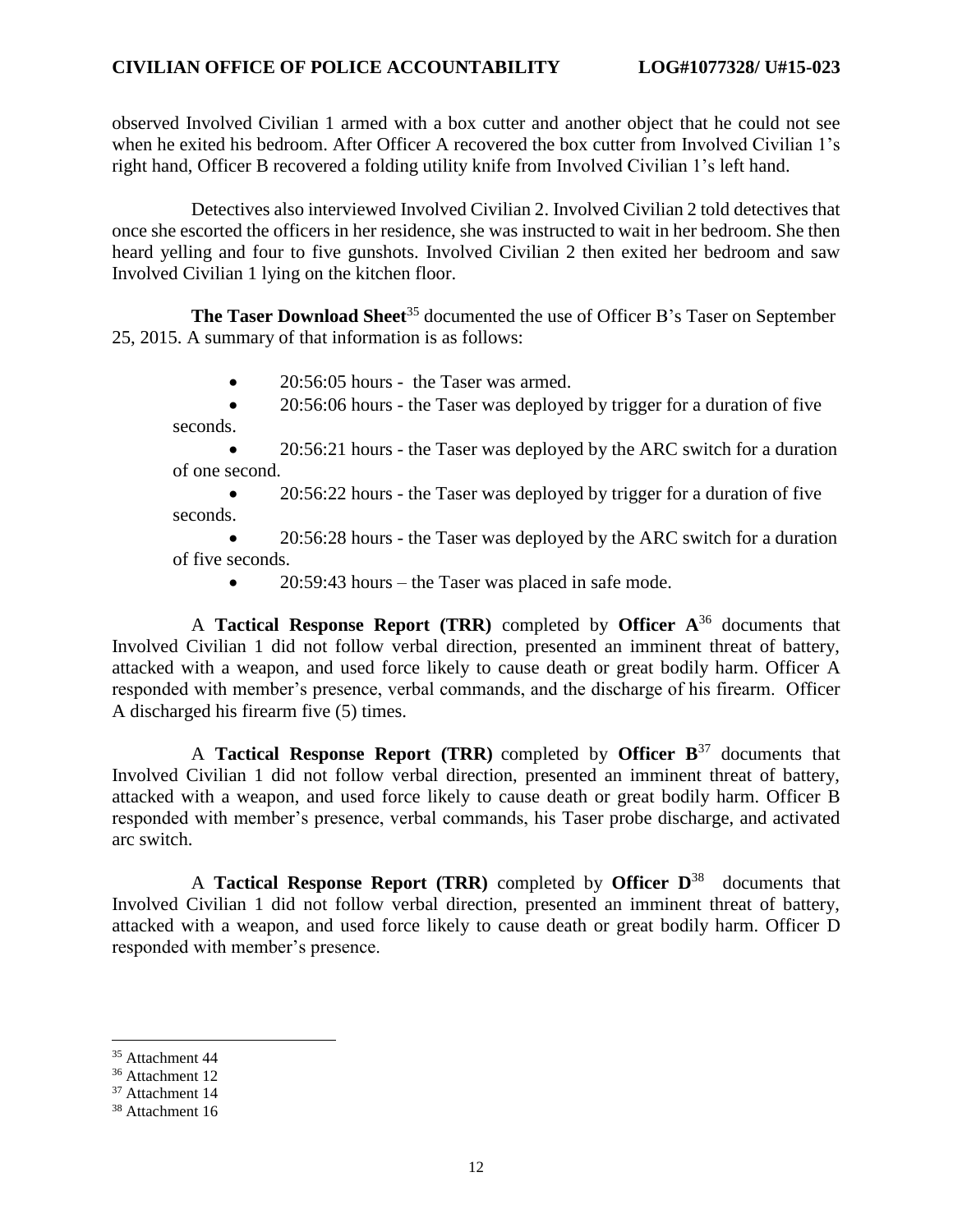A **Tactical Response Report (TRR)** completed by **Officer C** <sup>39</sup>documents that Involved Civilian 1 did not follow verbal direction, presented an imminent threat of battery, attacked with a weapon, and used force likely to cause death or great bodily harm. Officer C responded with member's presence.

 The **Officer's Battery Report (OBR)** completed by **Officer A** <sup>40</sup> documents that he responded to a disturbance – mental patient, in uniform, on September 25, 2015, at 9:04 p.m., at XXX N. Central Park Avenue. The subject, Involved Civilian 1, had a knife/other cutting instrument. Officer A did not sustain any injuries.

 The **Officer's Battery Report (OBR)** completed by **Officer B** <sup>41</sup> documents that he responded to a disturbance – mental patient, in uniform, on September 25, 2015, at 9:04 p.m., at XXX N. Central Park Avenue. The subject, Involved Civilian 1, had a knife/other cutting instrument. Officer B did not sustain any injuries.

 The **Officer's Battery Report (OBR)** completed by **Officer D** <sup>42</sup> documents that he responded to a disturbance – mental patient, in uniform, on September 25, 2015, at 9:04 p.m., at XXX N. Central Park Avenue. The subject, Involved Civilian 1, had a knife/other cutting instrument. Officer D did not sustain any injuries.

 The **Officer's Battery Report (OBR)** completed by **Officer Choate**<sup>43</sup> documents that he responded to a disturbance – mental patient, in uniform, on September 25, 2015, at 9:04 p.m., at XXX N. Central Park Avenue. The subject, Involved Civilian 1, had a knife/other cutting instrument. Officer C did not sustain any injuries.

CPD's Bureau of Internal Affairs conducted **alcohol and drug tests** <sup>44</sup> of Involved Officer A on September 26, 2015, beginning at 12:47 a.m., and the tests revealed no drugs or alcohol in his system.

 **Chicago Police Department Training Records**<sup>45</sup> document that Officers B, A, C, and D did not have Crisis Intervention Team (CIT) Training at the time of the incident.

 The **IPRA Preliminary Report** and the **CPD's Major Incident Notification (MIN) Report** both contain information identified and obtained in the preliminary stages of the investigation.<sup>46</sup>

## **V. ANALYSIS**

<sup>39</sup> Attachment 18

<sup>40</sup> Attachment 13

<sup>41</sup> Attachment 15

<sup>42</sup> Attachment 17

<sup>43</sup> Attachment 19

<sup>44</sup> Attachment 42

<sup>45</sup> Attachment 68

<sup>46</sup> Attachment 4 and 77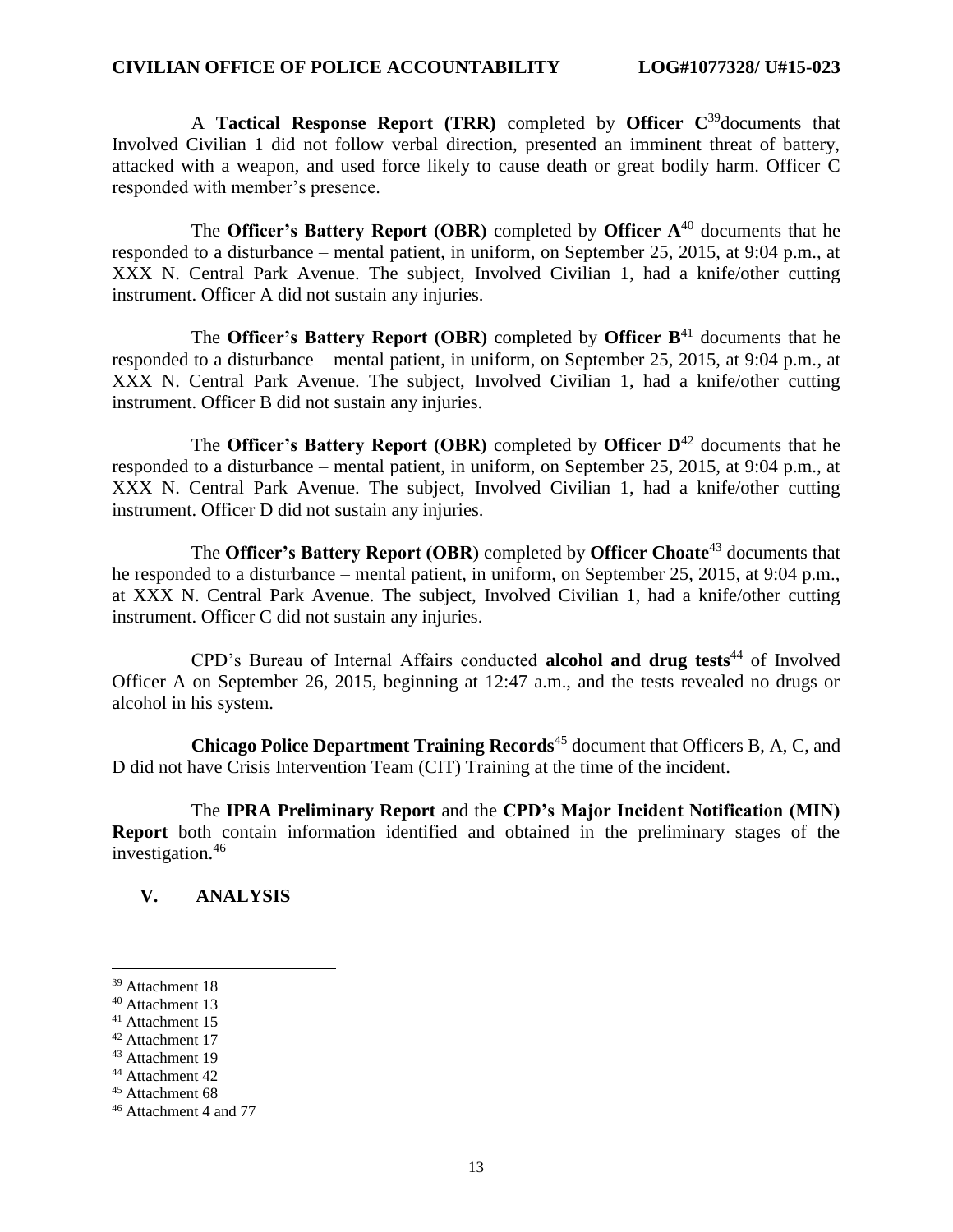Based on the totality of the circumstances, the use of deadly force by Officer A against Involved Civilian 1 was objectively reasonable. A preponderance of the evidence demonstrates that Involved Civilian 1 presented an imminent threat of death or great bodily harm to Officer A by rapidly approaching Officer A with a box cutter in his right hand. Officer A was backed against a wall and did not have the option to retreat as Involved Civilian 1 continued to advance on Officer A with a box cutter. As such, the use of deadly force by Officer A was objectively reasonable and **within Department policy** as outlined by the Chicago Police Department's General Order 03-02- 03, II. Officer A's use of force also complied with applicable Illinois state statute and constitutional standards.

### **a. Legal Standard**

The applicable Chicago Police Department directive is General Order is 03-02-03, II,<sup>47</sup> which states that a sworn member is justified in using force likely to cause death or great bodily harm only when he or she reasonably believes that such force is necessary:

- **1.** To prevent death or great bodily harm to the sworn member or to another person, or;
- **2.** To prevent an arrest from being defeated by resistance or escape and the sworn member reasonably believes that the person to be arrested:

**a)** has committed or has attempted to commit a forcible felony which involves the infliction, threatened infliction, or threatened use of physical force likely to cause death or great bodily harm or;

**b**) is attempting to escape by use of a deadly weapon or;

**c)** otherwise indicates that he will endanger human life or inflict great bodily harm unless arrested without delay.

In addition, the use of deadly force is codified under 720 ILCS 5/7-5 (1986). The pertinent part of the statute states that:

…a peace officer, or any person whom he has summoned or directed to assist him, need not retreat or desist from efforts to make a lawful arrest because of resistance or threatened resistance to the arrest. He is justified in the use of any force which he reasonably believes to be necessary to affect the arrest and of any force which he reasonably believes to be necessary to defend himself or another from bodily harm while making the arrest. However, he is justified in using force likely to cause death or great bodily harm only when he reasonably believes that such force is necessary to prevent death or great bodily harm to himself or such other person…

## 720 ILCS 5/7-5 (1986).

 $\overline{\phantom{a}}$ 

Finally, determinations regarding the potential use of excessive force in the course of an arrest, investigatory stop, or other seizure are properly analyzed under the Fourth Amendment's objective reasonableness standard. The question is whether the officer's actions are objectively reasonable in light of the facts and circumstances confronting them, without regard to their

 $^{47}$  This report references the version of General Order 03-02-03 in effect on September 25, 2015.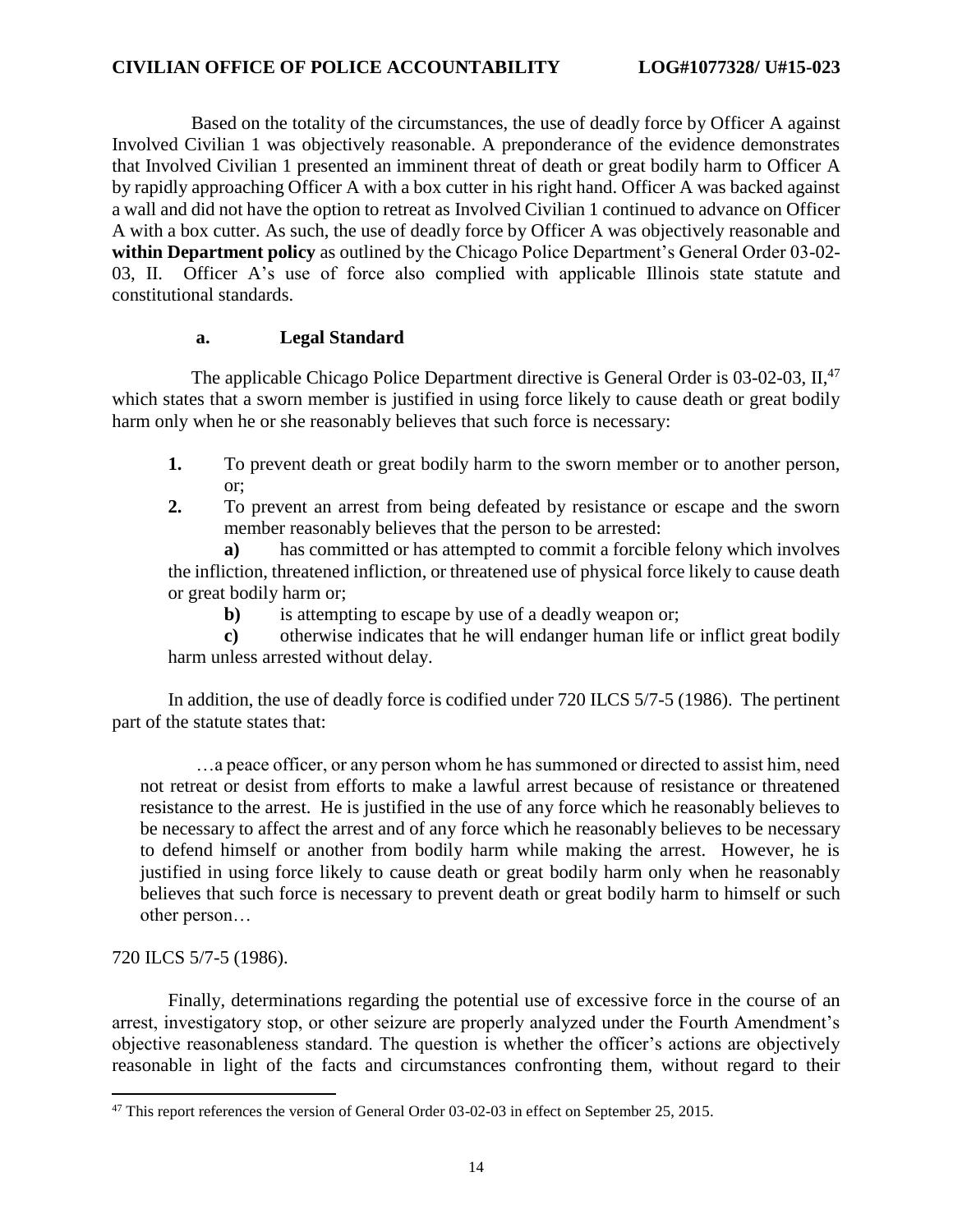underlying intent or motivation. *Graham v. Connor*, 490 U.S. 386, 397 (1989). *See Estate of Phillips v. City of Milwaukee*, 123 F.3d 586, 592 (7th Cir. 2003). The following factors are instructive in making the determination of whether an officer's use of force is reasonable: (1) "the severity of the crime at issue;" (2) "whether the suspect poses an immediate threat to the safety of the officers or others;" and (3) "whether he is actively resisting arrest or attempting to evade arrest by flight." *Graham*, 490 U.S. at 396 (*citing Tennessee v. Garner*, 471 U.S. 1, 8-9 (1985)). This reasonableness calculation 'must embody allowance for the fact that police officers are often forced to make split second judgments—in circumstances that are tense, uncertain, and rapidly evolving—about the amount of force that is necessary in a particular situation." *Graham*, 490 U.S. at 396-97. Consequently, "when an officer believes that a suspect's actions [place] him, his partner, or those in the immediate vicinity in imminent danger of death or serious bodily injury, the officer can reasonably exercise the use of deadly force." *Muhammed v. City of Chicago*, 316 F.3d 380, 383 (7th Cir. 2002) (*quoting Sherrod v. Berry*, 856 F.2d 802, 805 (7th Cir. 1988) (*en banc*) (omitting emphasis)).

#### **b. Officer-Involved Shooting**

 $\overline{\phantom{a}}$ 

There is a preponderance of evidence demonstrating that Officer A reasonably believed that deadly force was necessary to prevent Involved Civilian 1 from causing death or great bodily harm to him.

First, at the time of the officer-involved shooting, Officer A knew from the dispatcher that Involved Civilian 1 was in possession of a box cutter, had a history of mental illness, and had threatened Involved Civilian 2. <sup>48</sup> Involved Civilian 2 also directly told Officer A that Involved Civilian 1 had a knife and that she wanted the officers to take Involved Civilian 1 to Loretto Hospital for mental health treatment. Therefore, Officer A had a reasonable basis to believe that Involved Civilian 1 was armed and dangerous.

Second, the evidence demonstrates that Involved Civilian 1 rapidly approached Officer A with a box cutter in his right hand while ignoring repeated verbal commands to drop the knife.<sup>49</sup> Specifically, Officers B, C, and D corroborated Officer A's statement that Involved Civilian 1 approached Officer A with a box cutter in his right hand. Involved Civilian 2 also initially stated that she observed Involved Civilian 1 with a box cutter after he exited his bedroom. Under these circumstances, Involved Civilian 1 would reasonably appear to be threatening Officer A with death or great bodily harm, especially considering Officer A's preexisting knowledge about Involved

<sup>48</sup> Officer A did not know the full context of Involved Civilian 2's phone call with the 911 operator. However, the relevant consideration in evaluating Officer A's use of force is the information provided to him by the dispatcher or other sources.

<sup>&</sup>lt;sup>49</sup> Officer A stated that Involved Civilian 1 also had a knife in his left hand as he approached, but no other officer corroborated Officer A's statement on this issue. Officer A also did not recall Officer B discharging his Taser prior to his use of deadly force. There are also some inconstancies between Officer A's statements to the detective as documented in the detective supplemental report and his statement to IPRA investigators. Although COPA does not believe Officer A intentionally provided a false statement to IPRA investigators or to the detectives, Officer A's ability to fully and accurately recall the incident is highly questionable. Accordingly, COPA gave no weight to the parts of Officer A's statement that were not corroborated by other evidence such as the statements of witness officers, Involve Civilian 2, or the physical evidence.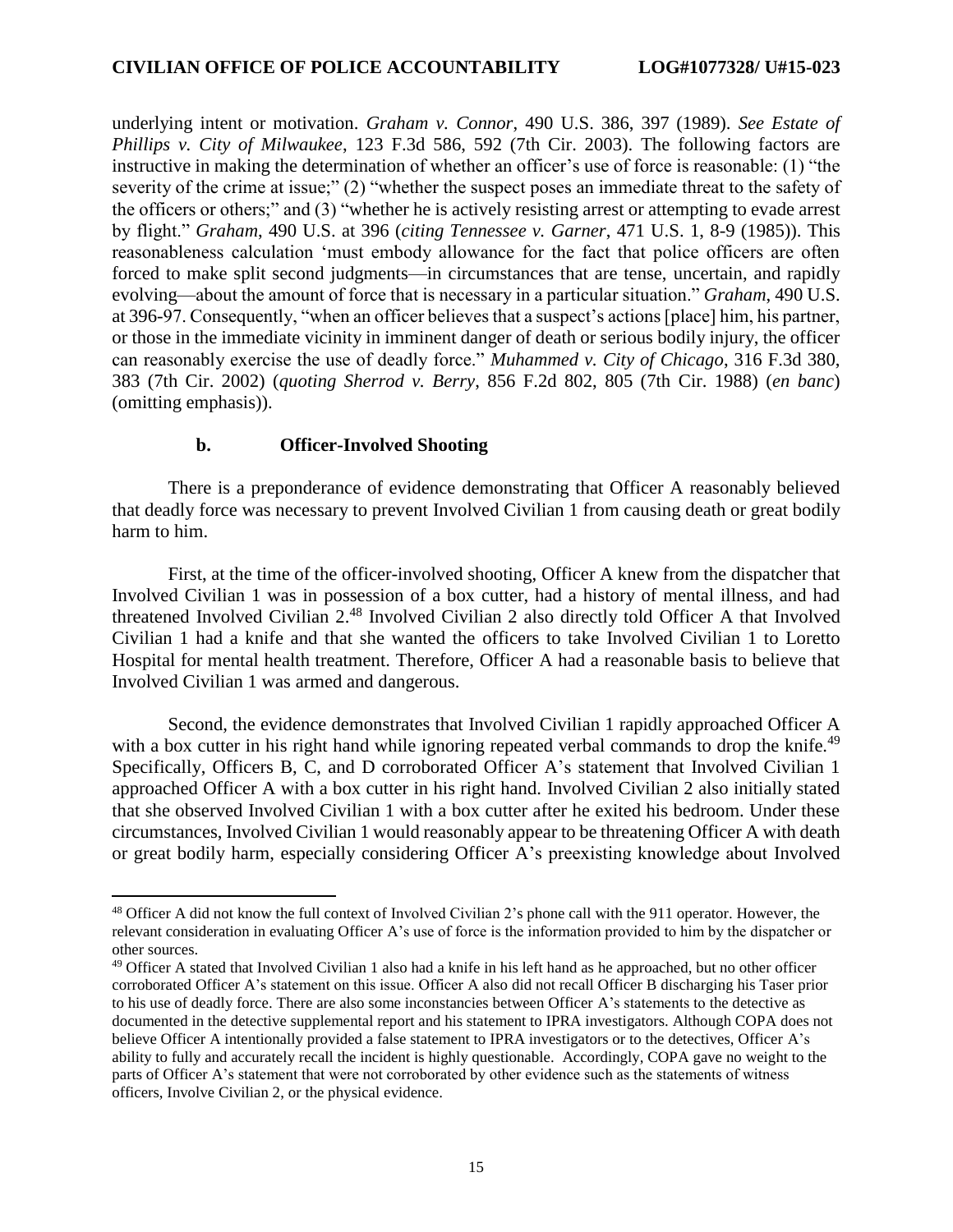Civilian 1 allegedly threatening Involved Civilian 2 with the box cutter and Involved Civilian 1's history of mental illness. *See Jones v. Town of Highland Ind.*, 204 F. Supp. 3d 1030 (N.D. Ind. 2016) (granting summary judgment to defendants on § 1983 excessive force and Monell claims, as well as a state law wrongful death claim, because it was reasonable for an officer to employ deadly force where the decedent's mother informed the officer that her son had schizophrenia and had threatened her with a knife earlier, two Taser deployments did not subdue the decedent when he engaged in a physical struggle against the police, and the decedent had an officer backed up against a door while wielding a baton as a weapon). Courts in multiple jurisdictions have found police use of deadly force justified against an individual wielding a box cutter. *See Wood v. City of Lakeland*, 203 F.3d 1288, 1293 (11th Cir. 2000) (holding a police shooting reasonable because the decedent's movement toward the officers with a box-cutter in hand posed a threat of "imminent death or great bodily harm"); *Njang v. Montgomery County*, 279 Fed. Appx. 209, 215 (4th Cir. 2008) (holding that a "reasonable officer would indeed have concluded that the threat posed" by a man steadily advancing upon her with a box cutter justified shooting him); *Del Castillo v. City of Tempe*, No. CV-14-01945-PHX-DLR, 2016 U.S. Dist. LEXIS 161037 at \*7 (D. Ariz. Nov. 18, 2016) (holding that use of deadly force was justified because "it was objectively reasonable" for an officer to believe a man advancing toward him with a box cutter "posed an immediate threat to himself, the other officers, or to the public").

Third, although a preponderance of the evidence does not demonstrate that James was actually within arm's length of Officer A, a preponderance of the evidence including witness testimony, the location of the shell casings, the dimensions of the kitchen and layout of the furniture, and the blood stains demonstrates that Involved Civilian 1 was only a short distance from Officer A and still approaching at the time Officer A discharged his firearm. Importantly, Officer A had no reasonable avenue of escape and could not use time or distance to de-escalate the situation. Officer A retreated until his back was against a movable shelving unit located against the far west wall in the kitchen and Officer A was otherwise surrounded by the back door or other barriers. Therefore, Officer A had to make an immediate decision about the amount of force to use in a situation that was tense, uncertain, and rapidly evolving.

## **VI. CONCLUSION**

In its totality, the evidence demonstrates that an officer with similar training and experience as Officer A would reasonably believe that Involved Civilian 1 posed an immediate threat of death or serious bodily harm and that the use of deadly force was necessary to prevent death or great bodily harm to himself. Accordingly, Officer A's use of deadly force was objectively reasonable and complied with Chicago Police Department's General Order 03-02-03, the Illinois state statute and the Fourth Amendment.

| <b>Officer</b>       | <b>Allegation</b>           | <b>Finding</b>                                |
|----------------------|-----------------------------|-----------------------------------------------|
| <b>Officer Ramey</b> | No allegation of Misconduct | Use of deadly force was within<br>CPD policy. |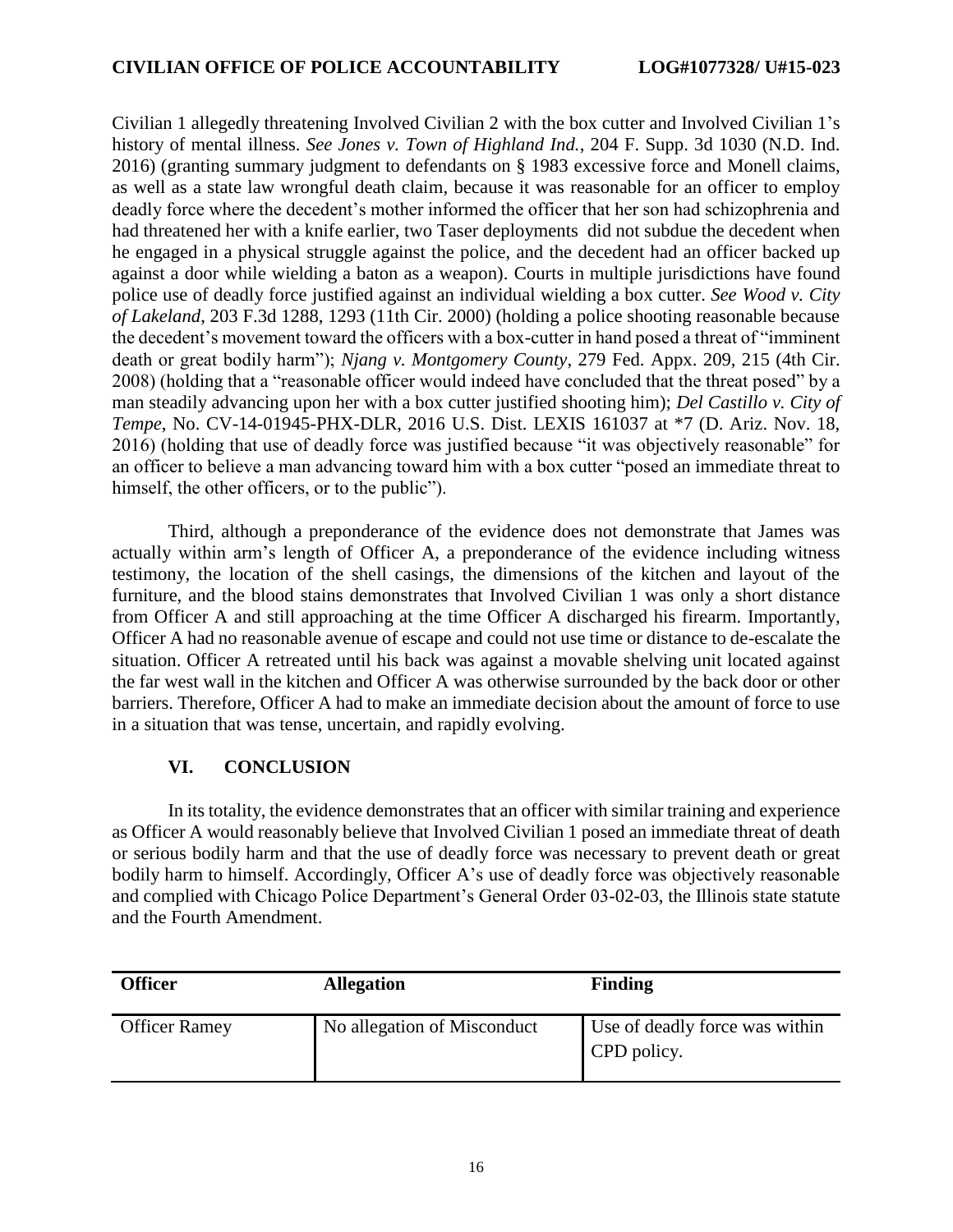# **CIVILIAN OFFICE OF POLICE ACCOUNTABILITY LOG#1077328/ U#15-023**

Approved:

Chief Administrator A *Chief Administrator*

Date

\_\_\_\_\_\_\_\_\_\_\_\_\_\_\_\_\_\_\_\_\_\_\_\_\_\_\_\_\_\_\_\_\_\_ \_\_\_\_\_\_\_\_\_\_\_\_\_\_\_\_\_\_\_\_\_\_\_\_\_\_\_\_\_\_\_\_\_\_